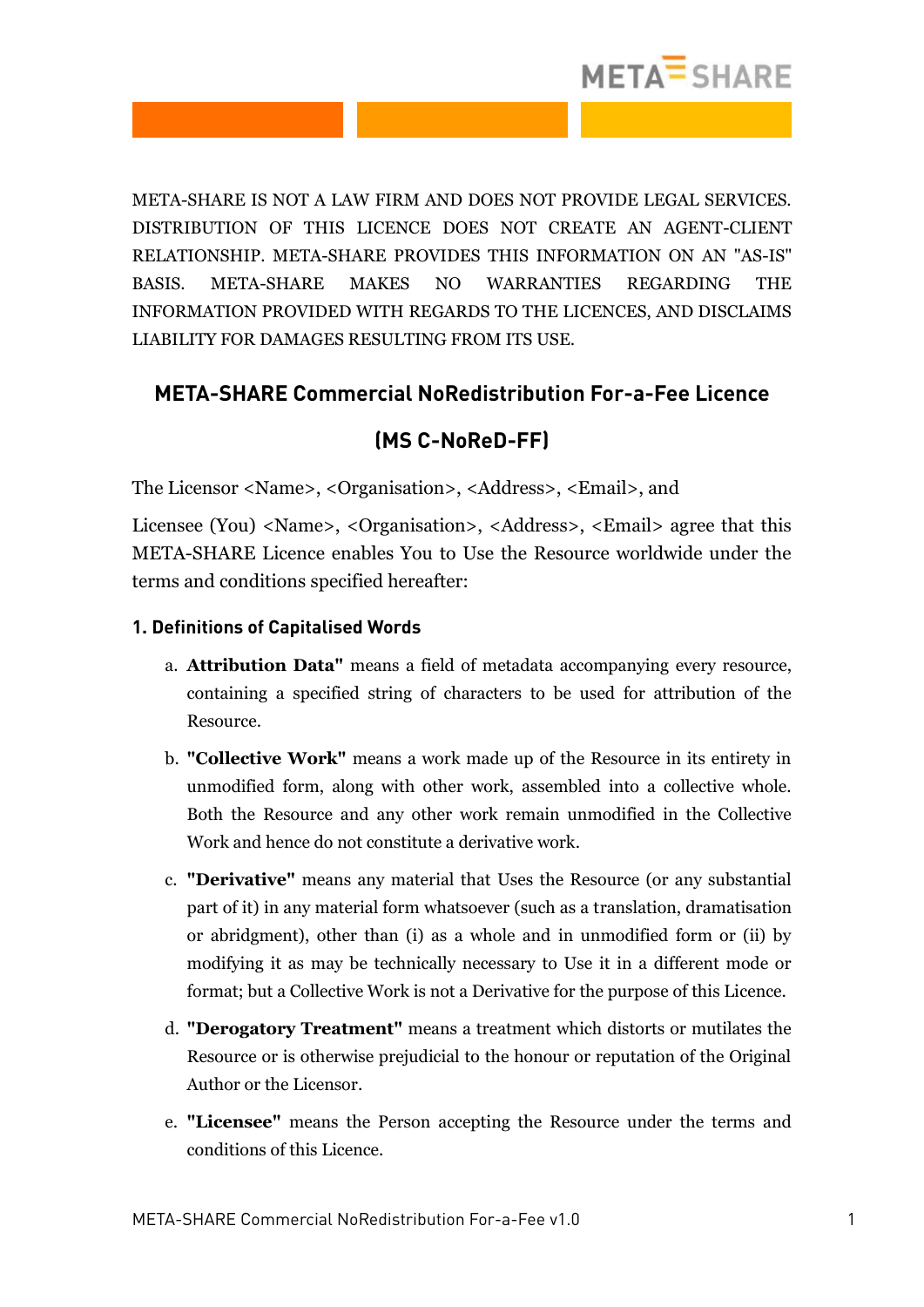

- f. **"Licensor"** means the Person offering the Resource under the terms and conditions of this Licence and is named in the METASHARE metadata.
- g. **"META-SHARE":** is a network of distributed repositories of LRs.
- h. **"Original Author"** means the Person who holds any copyright or the sui generis Database Right in the Language Resource or any parts of it and is named as such in the Attribution Data.
- i. **"Person"** means a natural person or a body of persons corporate or incorporate. In the case of a body of persons, this may only grant access to people working under its control, i.e., its own members, consultants to the organisation, employees or individuals providing service to the organisation. Individuals may be allowed access to the Resource only after being informed of the provisions of this Licence. The access is to be terminated when the license no longer applies. The organisation will take all reasonable steps to retain the list of all persons ever granted access to the Information and make them available upon request to any of the copyright holders licensing this work.
- j. **"Resource"** means the specific language resource <RESOURCE NAME>, <RESOURCE SHORT NAME> offered to You under the terms of this Licence.
- k. **"Site**" means the premises of <PREMISES NAME OR DESCRIPTION> where the Resource will be used, which is under Your control , including but not limited to geographical location, specific computing equipment, IP addresses or any other point of access controlled by the licensee.
- l. **"Use"**, as a verb, means doing any act which is restricted by copyright or neighbouring rights (including Database Rights), whether in the original medium or any other; and includes modifying the Resource as may be technically necessary to Use it in a different mode or format.
- m. **"Work"** means any work protected by copyright (or by database rights if applicable) which is offered under the terms of this Licence, and includes works forming only a part of the Resource as well works as incorporated in any Collective Work.
- n. **"You"** means the Person acquiring rights under this Licence.
- o. Words in the singular include the plural and vice versa.

#### **2. The Rights Granted**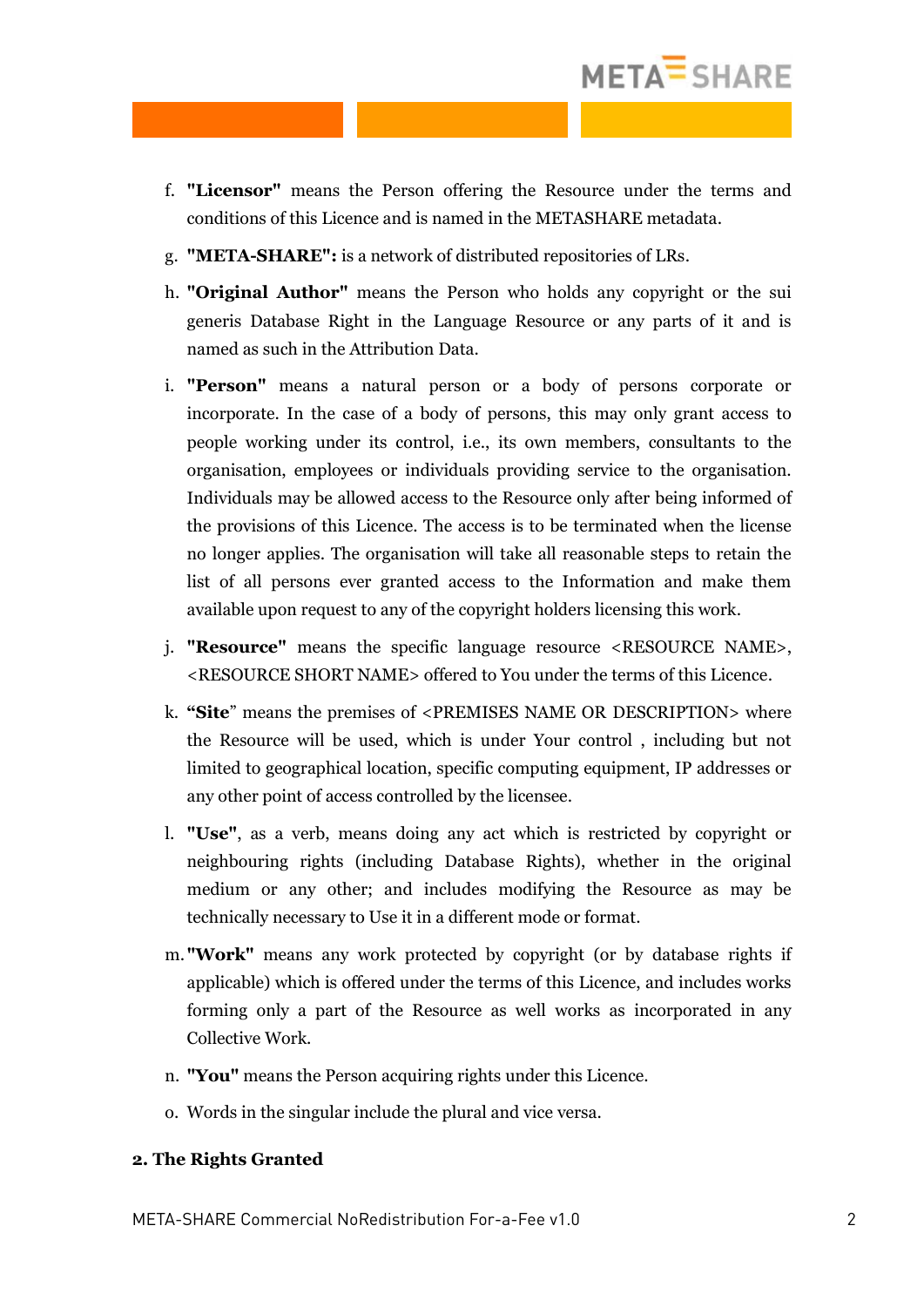# META<sup>=</sup>SHARE

**2.1** Subject to the exceptions under clause 2.2, the conditions and the reservation under clauses 2.3-2.8 below, the Licensor grants to You a worldwide, clear of any third parties rights, non-exclusive, licence to Use the Resource under the terms and conditions defined here. This licence covers the copyright and the sui generis database right over the Resource and is an agreement between You and the Licensor for access to the Resource. For the purpose of this Licence, Use is encompassing all acts described below, in the execution of which only You are involved and only if the use is necessary to access and make the agreed use of the contents of the Resource. So you may:

- a. copy the Resource, create Derivatives or incorporate the Resource or the Derivatives into a Collective Work;
- b. extract and re-utilise the whole or substantial parts of the Resource; copy Derivatives or the Resource as incorporated in any Collective Work;
- c. may distribute and market any derivative product or service based on all or a substantial part of the Resource

You may perform any of the above acts by any means and in any medium whether now known or created in the future and for any purpose or in any way, including purposes primarily intended for commercial advantage or payment, other than the ones provided under 2.2.

- **2.2** However, this Licence does not allow You to:
	- a. Use the Resource outside Your site
	- b. Use the Resource in any other way other than as necessary or desirable for the purposes of Your own internal language engineering research activities or Your own internal technology development,
	- c. Make available to the public all or any substantial part of the contents of the Resource, by the distribution of copies, by renting, leasing or any other form of distribution, including inclusion in a collective work or providing a derivative out of which the original work may be identified and used as well as any free or open-source distribution forms;
	- d. make products or services available to third parties in any form that allows to reconstruct the original Resource;
	- e. sublicense the Resource; or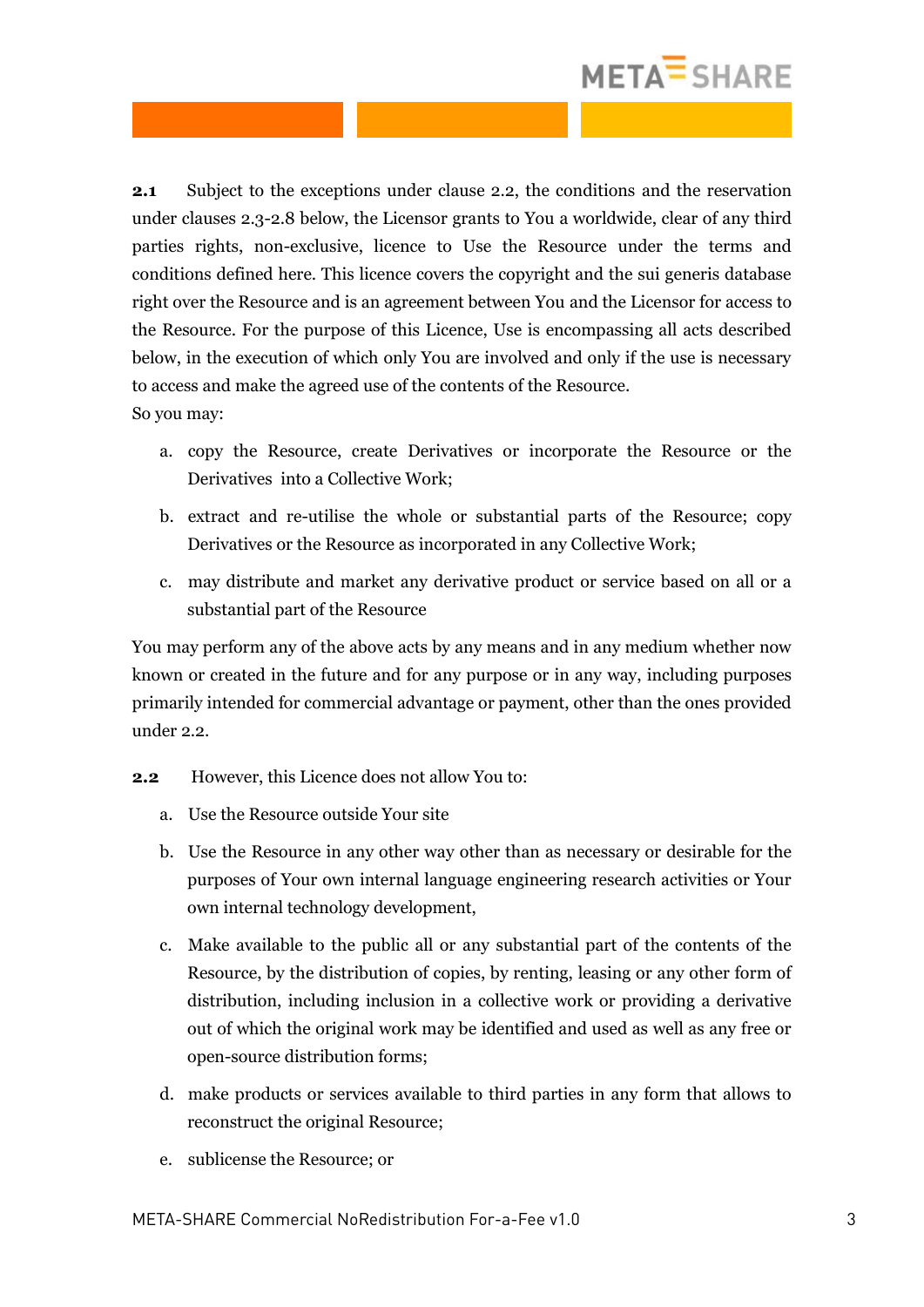

f. subject the Resource to Derogatory Treatment.

**2.3** If requested by the licensor You must, in the case You publish or distribute any Derivative to anyone in any way, give reasonable credit to the Original Author or owner of the sui generis database as prescribed in the Attribution Data.

This is an important condition of this Licence, and if You fail to comply with it You will be in material breach of its terms.

**2.4** The Original Author asserts the right to be identified as the original author of the Work, as forming part of the Resource, if applicable; but only as and when required by clause 2.3 above.

**2.5** You may also, if You publish or distribute any Derivative to anyone under the terms of this Licence and in any way provide the relevant meta-data to the META-SHARE network, so that for instance, the indexing of the Derivative Work is possible.

These are important conditions of this Licence, and if You fail to comply with them You will be in material breach of its terms.

**2.6** This license is offered to You with a fee of  $\langle$  amount>/ $\langle$  amount/processor>/ <amount/User>.

**2.7** You may create Derivatives as necessary or desirable for the purposes of Your own internal language engineering research activities. All rights granted hereunder are perpetual, and worldwide.

**2.8** In addition to the above:

- a. the right to release the Resource under different terms, or to stop distributing the Resource, is reserved;
- b. all other rights not expressly granted by the Licensor are reserved; and
- c. You must attribute the Resource by ensuring all Attribution Data accompany the Resource.

**2.9** This Licence does not affect any rights that You or anyone else may independently have under any applicable law (including fair dealing, fair use, or any other legally recognised limitation or exception to copyright infringement) to make any Use of this Resource.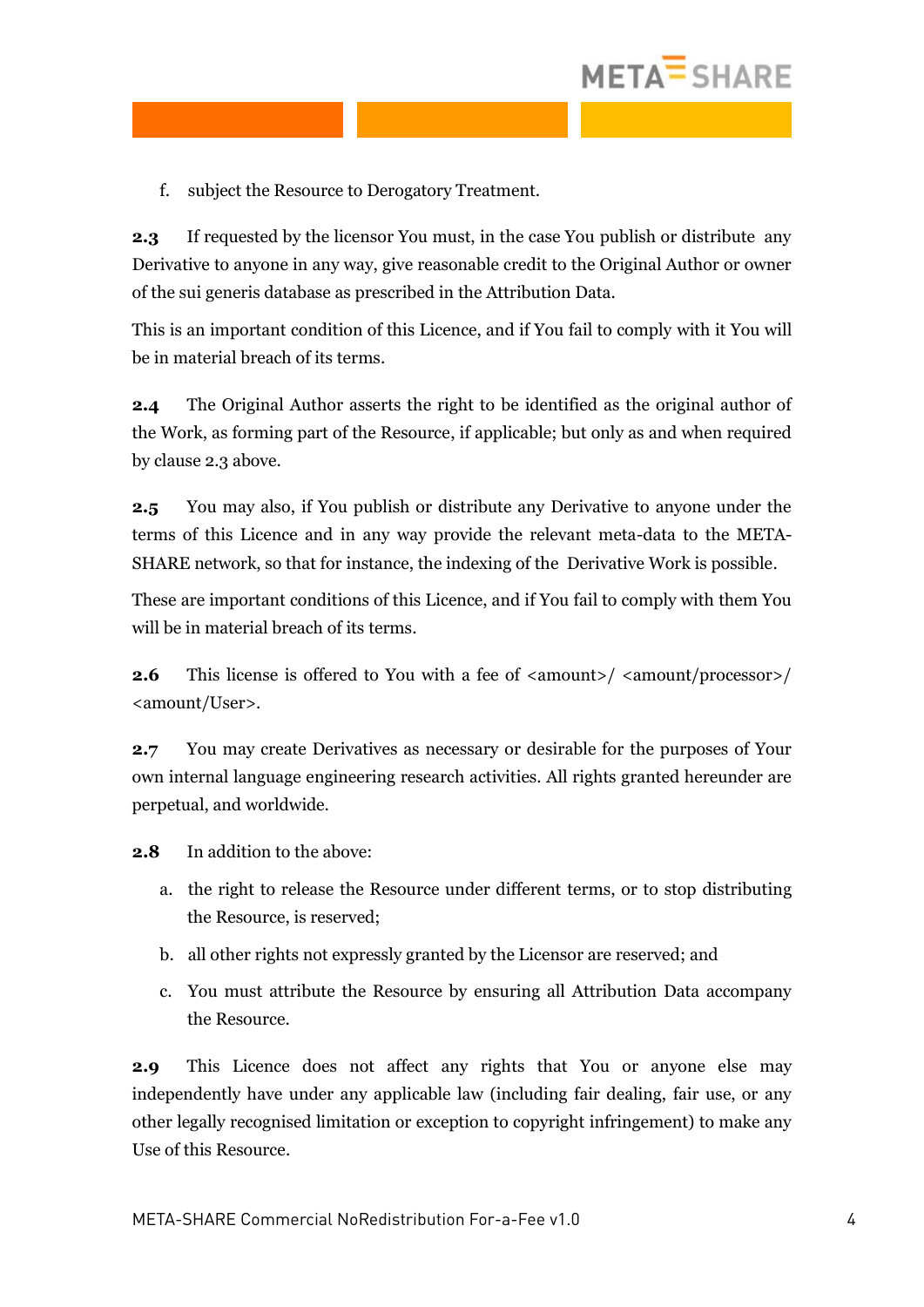# META<sup>=</sup>SHARE

**2.10** This Licence does not allow You to claim any endorsement or approval by the Licensor or the Original Author or Your use of the Resource without their express written permission.

**2.11** You and the Licensor are independent contractors. Nothing contained in this Licence shall be construed as creating an employer-employee relationship, a partnership or a Joint Venture between You and the Licensor.

### **3. Warranties and Disclaimer**

The Resource is licensed by the Licensor "as is" and without any warranty of any kind, either express or implied, whether of title, of accuracy, of fitness for purpose, or otherwise.

### **4. Limit of Liability**

Subject to any liability which may not be excluded or limited by law, the Licensor shall not be liable for, and expressly excludes, all liability for loss or damage however and whenever caused to anyone by any Use under this Licence, whether by You or by anyone else, and whether caused by any fault on the part of the Licensor or not. If liability may not be excluded by law, it is limited to actual and direct financial loss to the extent it is caused by proved gross negligence on the part of the Licensor.

### **5. Termination**

**5.1** Any breach by You of the terms of this licence (for example, by distributing the Resource) entitles the Licensor to send You a termination notice within 15 days from the breach. You are entitled to provide a written objection to this notice within 15 days and in case there is no acceptance by the Licensor the termination takes effect within 15 days of Your response.

**5.2** If You are not in breach of the terms of this licence, the Licensor may not terminate Your rights under it.

**5.3** Unless terminated under clause 5.1, this Licence is granted to You for the duration of any rights in the Resource as mentioned in 2. above.

### **6. General**

**6.1** If any provision of this Licence is held to be invalid or unenforceable, that shall not affect the validity or enforceability of the remainder of the terms of this Licence.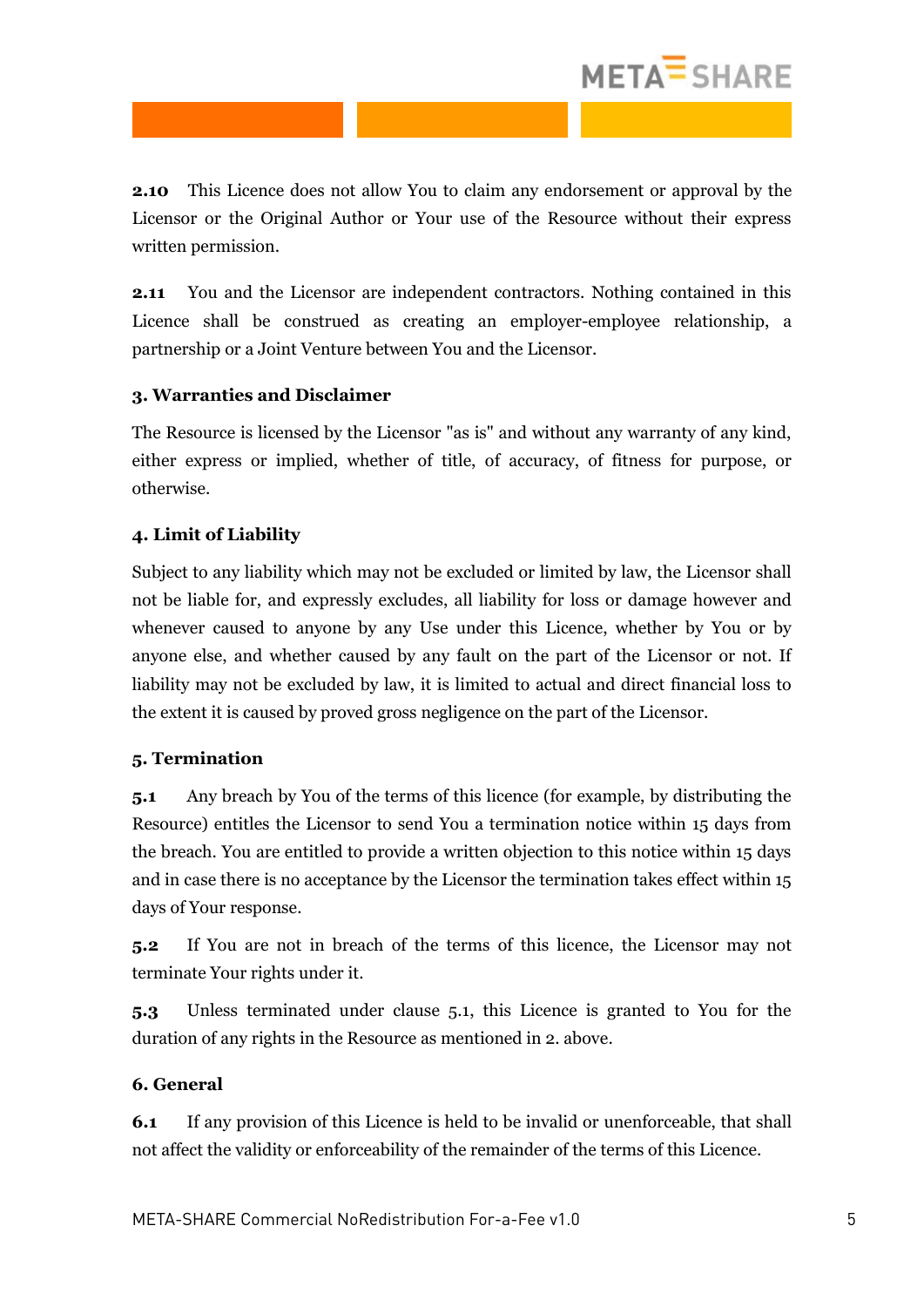

**6.2** This Licence is the entire agreement between the parties with respect to the Resource licensed here. It replaces any earlier understandings, agreements or representations with respect to the Resource not specified here.

**6.3** If You are in breach of the terms of this Licence (for example, by distributing the Resource) You will not be entitled to rely on the terms of this Licence or to complain of any breach by the Licensor.

**6.4** In case of any dispute arising in relation to the License, the competent courts are those of [COUNTRY NAME] and the applicable laws are those of [COUNTRY NAME].

**The Licensor:**

**The Licensee:**

*The Notice below is not part of this licence.*

### META-SHARE NOTICE

META-SHARE is not a party to this Licence, and makes no warranty whatsoever in connection with the Resource. META-SHARE will not be liable to You or any party on any legal theory for any damages whatsoever, including without limitation any general, special, incidental or consequential damages arising in connection to this licence. Notwithstanding the foregoing two (2) sentences, if META-SHARE has expressly identified itself as the Licensor hereunder, it shall have all rights and obligations of Licensor.